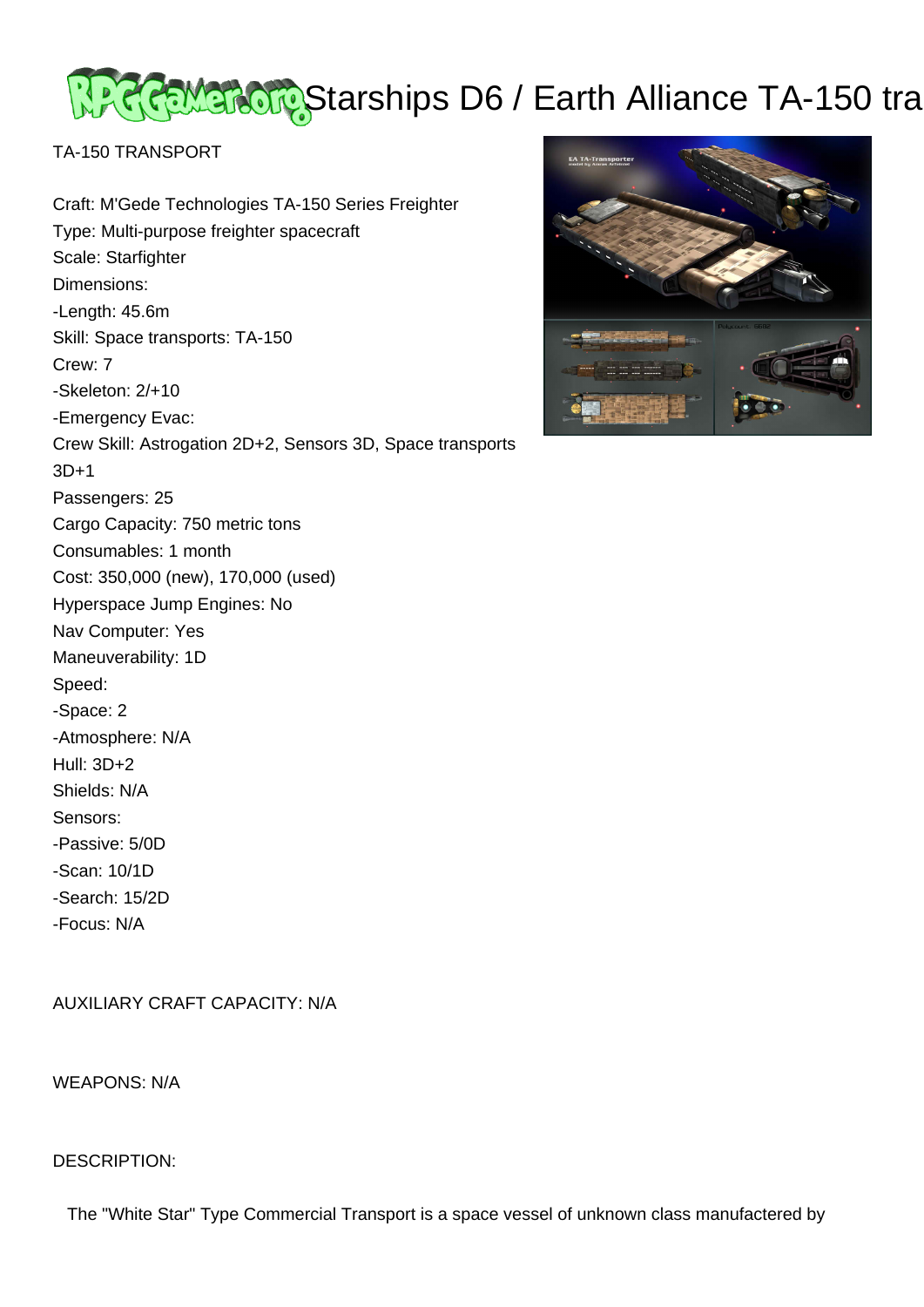M'Gede Technologies located at Gagarin Station orbiting Earth.

 Although this type of ship is not so fast, it is widely used by independent traders and merchants mainly due to its good combination of cargo and passenger space.

## Known Vessels

-White Star: The Commercial Transport White Star docked in Bay 5, aboard Babylon 5 in 2258. Among its passengers were former boxing star Walker Smith and Rabbi Yossel Koslov. (This variant may have strictly been a passenger liner craft).

-Transport 11719: In 2262, Transport 11719 was leaving Babylon 5, when a computer navigation failure on the transport prompted the vessel's crew to try and leave the station on their own, but the vessel collided with the outer bay doors. The vessel was destroyed.

-Crystal Cavern: In 2259, the Crystal Cavern, a private liner owned by the techno-mages, arrived at Babylon 5 to gather more techno-mages for their trip beyond the Rim. The Crystal Cavern left Babylon 5 after gathering over a hundred techno-mages. Captain John Sheridan watched them leave from C'n'C. (This variant may have hadd multiple upgardes and modifications from the Technomages, and therefor may have been much more formiddable than the standard TA transport).

-Marie Celeste: In 2258, the Earthforce liner Marie Celeste left Babylon 5. Thomas Jordan left on the Marie Celeste. In 2259, the Marie Celeste arrived at Babylon 5 from Earth with Frederick Lantze as a passenger.

-Vancori: In 2258, the Vancori docked at Babylon 5.

### **Notes**

 Several variants of this vessel appeared on-screen, which differs at least in dimensions and capability of carrying auxialiary crafts like shuttles.

### Design Notes

 This transport's name, "TA series", was taken from a pic found online as a means to give this type of ship more depth than just being a random ship seen onscreen from Babylon 5. Much of this ship is left unknown, leaving a lot of this write-up left to the imagination. Overall, I did my best to make it comparative to the Space Barge found in the Star Wars Sourcebook as far as its purpose, potential, limitations and overall feel. In general, this is the kind of ship that has its limits when first acquired, but also has potentail and room for improvement through upgrades and modifications. One good source for conversion is the cargo space and passenger capacity. The passenger space can be converted to raw cargo capacity space, which can then be used for straight upgrades. This ship could easily be modified as a gunship or to carry other, smaller craft like fighters (raiders and/or starfuries). Even for business needs, the cargo and passenger space could be converted fully one way or the other for a more specific